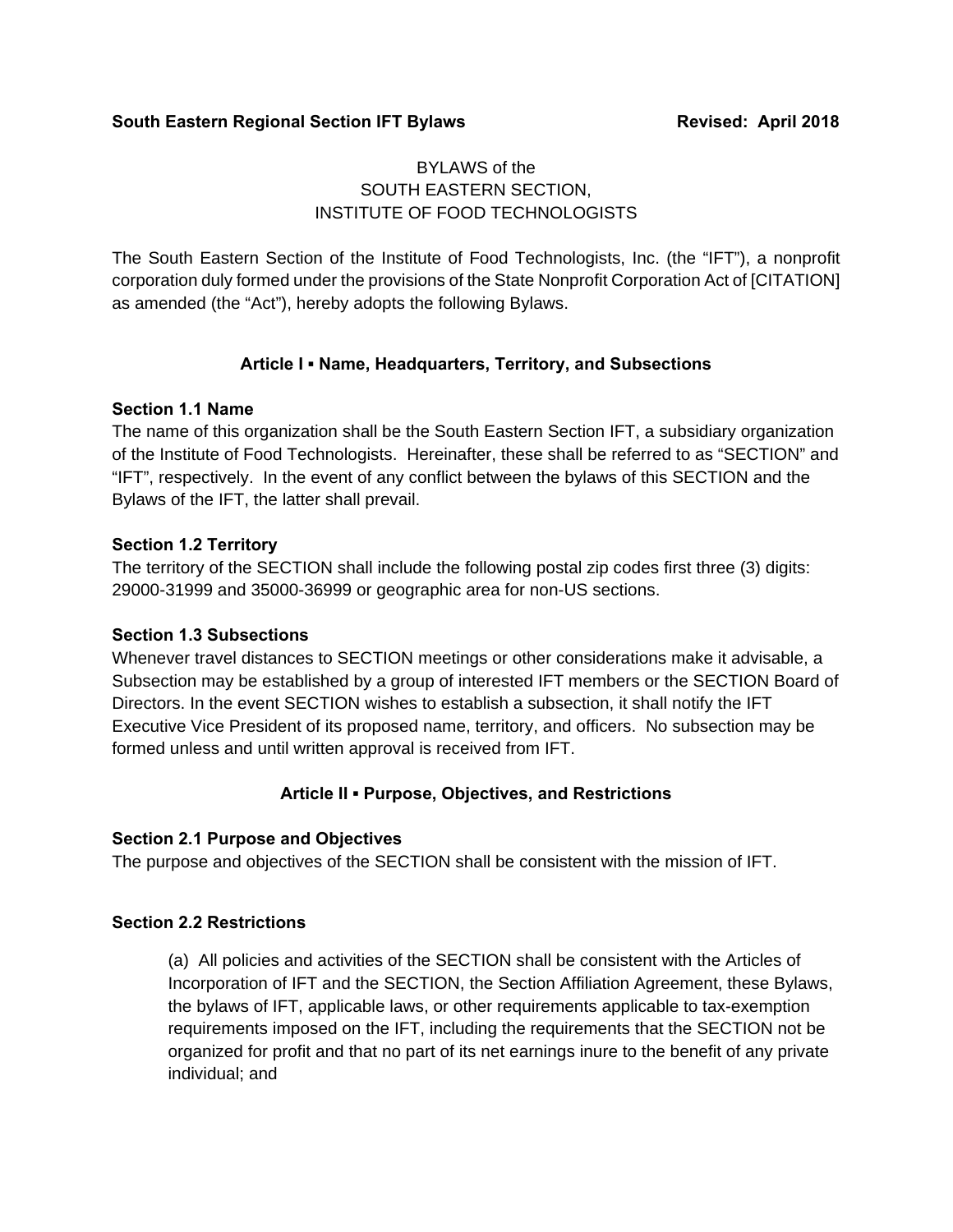(b) The terms of the Section Affiliation Agreement between the SECTION and IFT, including all restrictions and prohibitions, shall take precedence over these Bylaws and other authority granted hereunder and, in the event of a conflict between the terms of the Section Affiliation Agreement and the terms of these Bylaws, the SECTION shall be governed by and adhere to the terms of the Section Affiliation Agreement.

## **Article III ▪ Membership**

## **Section 3.1 Eligibility**

(a) Membership in the SECTION is limited to individuals in good standing of the IFT who are in compliance with the IFT's rules and regulations and who have paid membership dues to the SECTION.

(b) Revocation or suspension of membership by the IFT shall automatically constitute revocation or suspension of membership in the SECTION.

## **Section 3.2 Categories**

Membership types, categories, and statuses are defined in the IFT Bylaws and may only be changed by the IFT Board of Directors.

## **Section 3.3 Voting Rights**

All membership categories shall be eligible to vote on all SECTION matters except student members, who are eligible to vote on IFT Student Association matters only.

## **Article IV ▪ Meetings - Section Membership**

# **Section 4.1 Section Meetings**

SECTION Board of Directors shall schedule regular meetings of SECTION, no less than one (1) time per year. It shall determine in advance the time and place for each meeting. It may call special meetings, as needed, upon written notice to the members at least ten (10) days and no more than 90 days prior and to the meeting by postal or other delivery, facsimile, e-mail, or any other electronic means as permitted by law.

## **Section 4.2 Quorum**

A quorum to conduct business shall consist of those SECTION members present and voting at a regularly scheduled meeting. A quorum to conduct business shall be in accordance with state requirements.

## **Section 4.3 Voting**

Whenever SECTION members have an issue before them, voting at SECTION membership meetings may be in person or by proxy with each voting member having a single vote. A majority of SECTION members voting in person or by proxy where a quorum is present carries an action.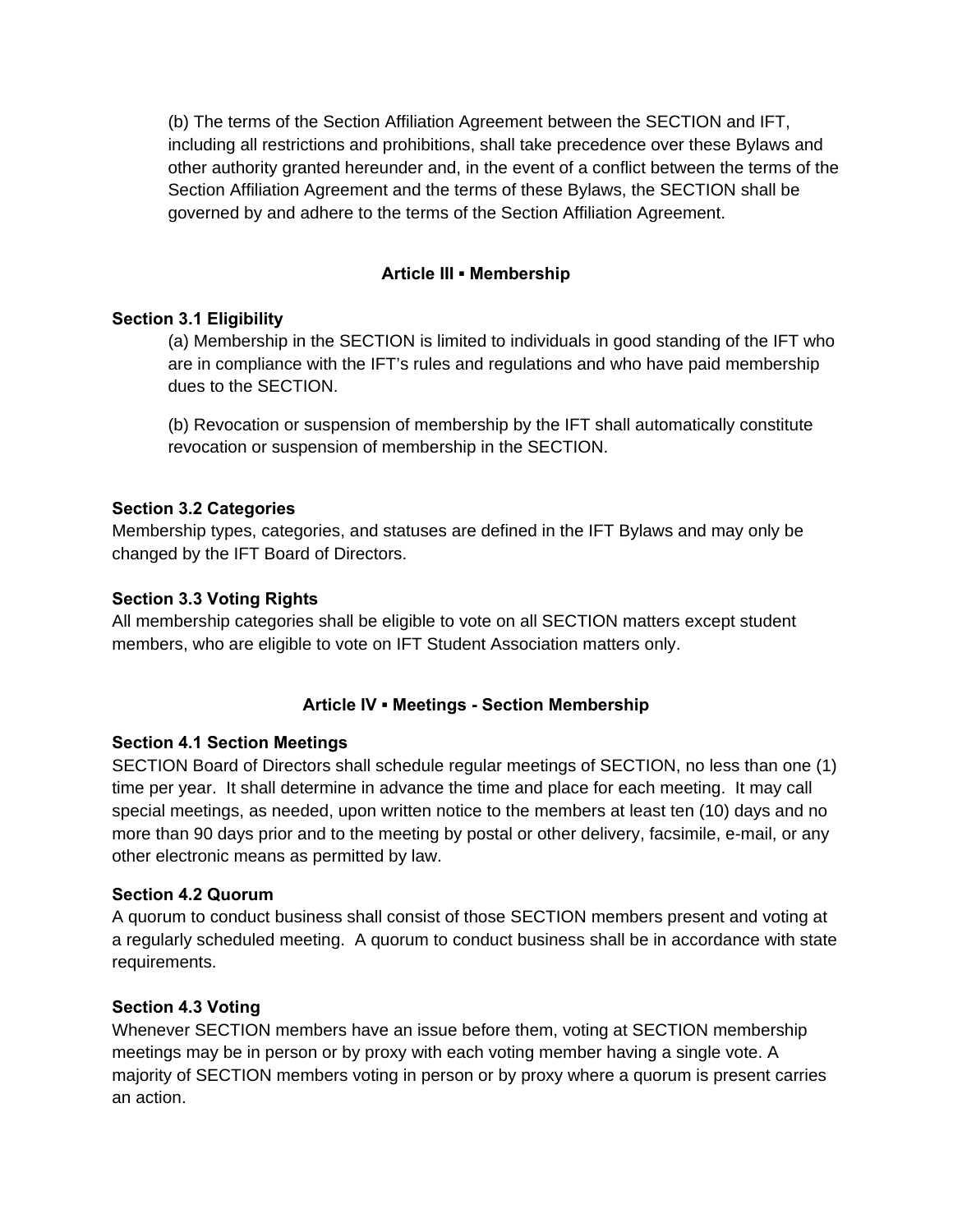### **Section 4.4 Action Without a Meeting**

Where permitted by law, any corporate action required or permitted to be taken by the members at a meeting of SECTION members may be taken without a meeting if the corporate action is taken by the members either by the unanimous written consent procedure or by the action by ballot procedure permitted by law.

## **Article V ▪ Composition of SECTION Board of Directors**

### **Section 5.1 Composition of SECTION Board of Directors**

SECTION Board of Directors shall consist of:

- a) Executive Committee (Officers): President, President-Elect, Immediate Past President, Treasurer and Secretary
- b) 4 to 5 Directors-at-Large
- c) One or more student members, who may be appointed to serve as a Student Representative(s)

The President of SECTION shall serve as Chair of the Board of Directors. In the event of the inability of the President to serve as Chair, the President-Elect shall serve as the President pro tem.

#### **Section 5.2 Eligibility**

 No individual may hold more than one elected position at a time. SECTION officers, Directors-at-Large, and committee chairs must be current IFT and SECTION members in good standing during her/his entire term of office.

#### **Section 5.3 Terms**

 President (1 year) President-Elect (1 year) Immediate Past President (1 year) Secretary (1 year) Treasurer (3 years)

Directors-at-Large serve staggered three-year terms. No Director-at-Large may serve more than one consecutive full term except for an individual who is asked to serve a partial term to fill a vacancy.

Unless otherwise dictated by law, the Treasurer shall be appointed (or elected if the state law requires the treasurer to be elected) by the SECTION Board of Directors to serve a three (3) YEAR TERM. The Treasurer may serve no more than two (2) consecutive three (3) year terms. The treasurer is permitted to vote on all matters except those related to finance.

#### **Section 5.4 Meetings – Section Board of Directors**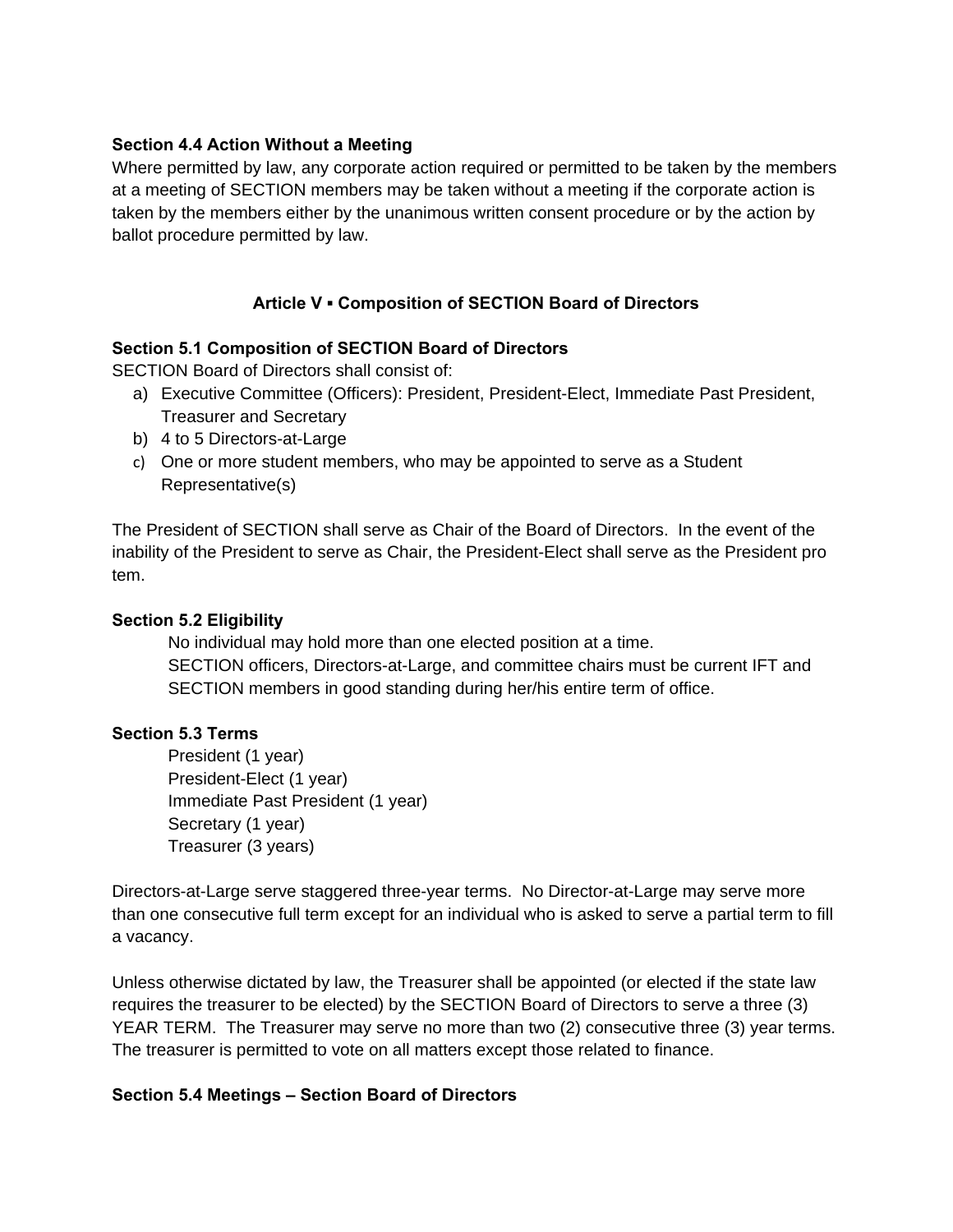- a) Frequency SECTION Board of Directors shall meet at least once per year, upon the call of the President or upon written request of any five (5) members of the SECTION Board of Directors.
- b) Notice of Meetings Notice of SECTION Board of Directors meetings is provided at least ten (10) days before the meetings by postal or other delivery, facsimile, e-mail, or any other electronic means as permitted by law.
- c) Quorum At any meeting of SECTION Board of Directors a quorum for the transaction of business shall be a majority of the entire SECTION Board of Directors members, of which one must be the President, President-Elect, or Immediate Past President.
- d) Voting All decisions by SECTION Board of Directors shall be by majority vote except as otherwise specified in these bylaws. Voting by proxy is not permitted.
- e) Electronic Participation SECTION Board of Directors members may participate and act at any meeting through the use of a conference telephone or other communications equipment by means of which all persons participating in the meeting can communicate with each other. Participation in such meeting shall constitute attendance and presence in person at the meeting of the person or persons so participating. An action required to be taken at a meeting of SECTION Board of Directors, or any action which may be taken at a meeting of SECTION Board of Directors, may be taken without a meeting if a consent in writing, including any by electronic means, setting for the action taken, is signed by all of the members of SECTION Board of Directors entitled to vote with respect to the subject matter thereof.
- f) Action Without a Meeting Directors may vote without a meeting on any matter where a quorum exists and the votes are submitted in writing by postal or other delivery, facsimile, e-mail, or any other electronic means. An action taken by such a vote is memorialized by a written consent, which is signed by all Directors who voted in support of the action, and describes the action taken and authorized.

## **Section 5.5 Removal/Resignation**

An officer or director may be removed for cause by a vote of the Members, as specifically permitted by law. A director may resign at any time by providing written notice of resignation to the Secretary or, in the case of the resignation of the Secretary, to the President. A director who is absent from three consecutive meetings of the SECTION Board of Directors shall, unless such absences are excused by the affirmative act of the SECTION Board of Directors, be deemed to have resigned from the SECTION Board of Directors and from any office held.

## **Section 5.6 Vacancies**

Any vacancy occurring in the SECTION Board of Directors shall be filled by a successor SECTION Board of Directors Member elected by the SECTION Board of Directors in its sole discretion. The term of any successor SECTION Board of Directors Member elected in accordance with the immediately preceding sentence shall be the remaining portion of the term of the vacated Board of Directors Member position. If, in turn, the President-Elect is unable to serve, the SECTION Board of Directors shall elect one of its members to serve as President pro tem.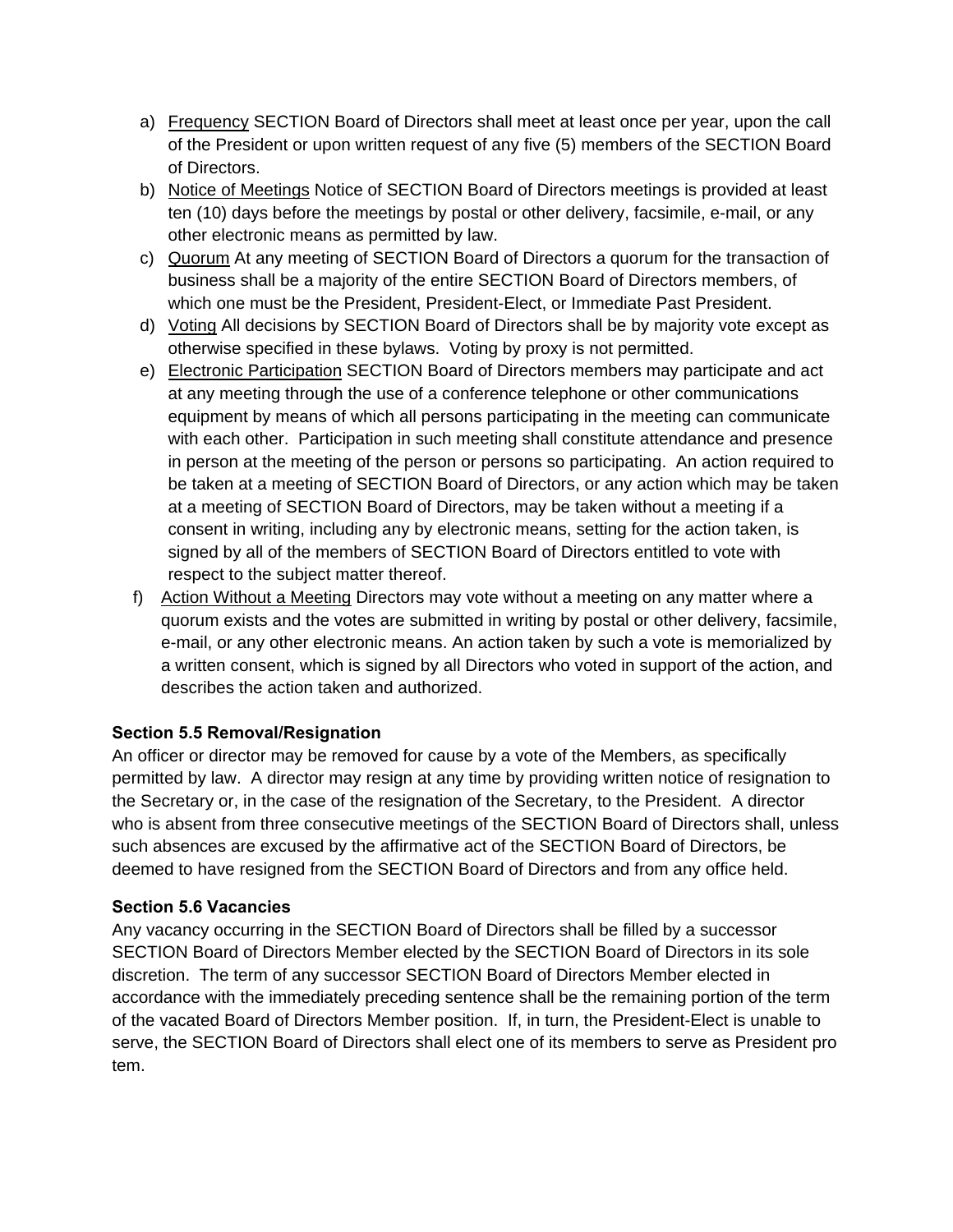## **Article VI ▪ Officers**

## **Section 6.1 Executive Committee (Officers)**

The Executive Committee shall consist of the President, President-Elect, Immediate Past President, Treasurer and Secretary. The Executive Committee may act in the place of SECTION Board of Directors when authority is designated by SECTION Board of Directors or in emergency matters where action is necessary. The Executive Committee shall:

- a) Develop plans, proposals and new initiatives for subsequent action by SECTION Board of Directors
- b) Propose candidates for Treasurer-designate
- c) Appoint members of committees and policy-related volunteer workgroups

# **Article VII ▪ Nominations and Election Process**

# **Section 7.1 Eligibility**

Being appointed or elected to one office shall not make a member ineligible for another office. Individuals shall only hold one office at a time.

## **Section 7.2 Nominations**

The Nominations and Elections Committee shall develop and present a slate of candidates for all elected positions in accordance with these bylaws and shall present the slate to the membership for a vote.

- a) President-Elect. The Nominations and Elections Committee shall communicate to the Secretary of SECTION the name of at least one (1) Member of SECTION in good standing as a nominee for President-Elect.
- b) Directors-at-Large. The Nominations and Elections Committee shall communicate to the Secretary of SECTION the names of at least one (1) Member of SECTION in good standing as nominees for Directors-at-Large.
- c) Secretary. The Nominations and Elections Committee shall communicate to the Secretary of SECTION the names of at least one (1) Member of SECTION in good standing as nominees for Secretary.

# **Section 7.3 Petitions**

Additional candidates may be nominated by petition over the signature of ten (10) SECTION Members, provided:

- a) the petitioners have determined the candidate's eligibility from the IFT and SECTION Secretary,
- b) the petitioners have determined the candidate's willingness to serve if elected, and
- c) the petition is received by the SECTION Secretary not later than five (5) business days following the distribution of the report of the Nominations and Election Committee

# **Section 7.4 Election Process**

Membership shall elect the officers and directors. Elections must be held by March 28 each year, and the results must be communicated to IFT by April 1.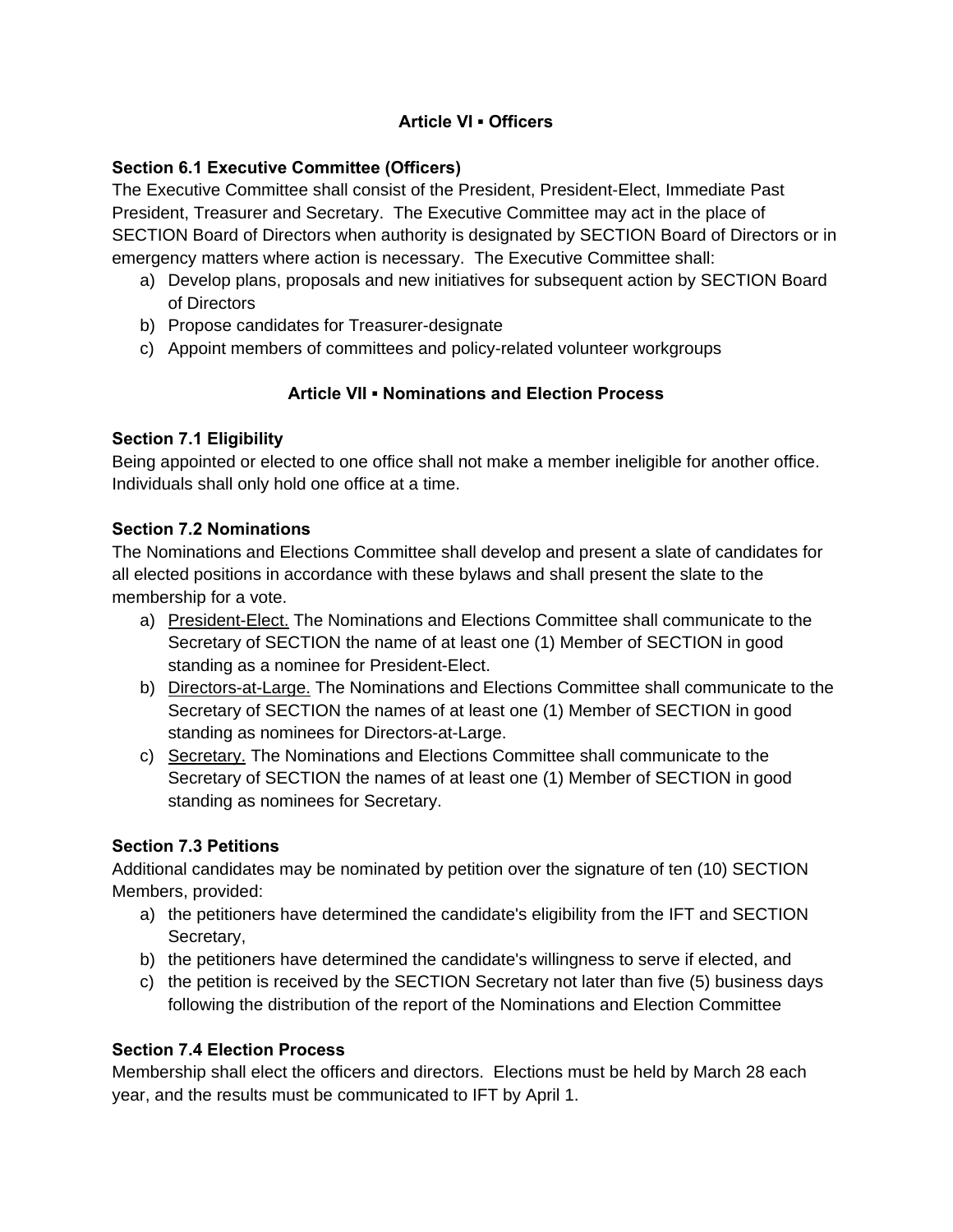### **Article VIII ▪ Committees**

### **Section 8.1 Nominations and Elections**

The Nominations and Elections Committee shall be comprised of three (3) SECTION Members who shall include the Immediate Past President and two members appointed by the President to serve alternating two-year terms. The Nominations and Elections Committee shall be responsible for forming a slate of officers and directors as provided in Section 7.2.

### **Section 8.2 Finance**

a) Composition

The Committee shall consist of the Treasurer (Chair), three (3) appointees with nonrenewable three (3) year terms, the President, the President-Elect, and the Immediate Past President.

- b) Terms of Service Appointees may serve additional terms provided they are not consecutive.
- c) Roles and Responsibilities The Finance Committee's roles and responsibilities shall be outlined in the Section's Policies and Procedures Manual.

### **Section 8.3 Audit**

- a) Composition The audit committee will consist of a Chair appointed by the Board of Directors, the Treasurer (ex-officio, nonvoting), one (1) appointee from the Board of Director Members, and three (3) appointed members not currently serving on the Board of Directors. The SECTION Board of Directors will appoint committee members.
- b) Terms of Service Appointees shall serve one three (3) year term. Additional terms are permitted provided they are not consecutive.
- c) Roles and Responsibilities The Audit Committee's roles and responsibilities shall be outlined in the SECTION's Policies and Procedures Manual.

## **Section 8.4 Other Committees, Workgroups and Task Forces**

SECTION's Board of Directors may establish other workgroups to carry on the affairs of SECTION. The creation of a workgroup shall be approved by a majority of the Directors voting where a quorum is present. The composition of each workgroup shall be determined by the SECTION Board of Directors. The rules in these Bylaws governing the Board of Directors also apply to workgroups of the Board of Directors. A workgroup may be given the authority of the Board of Directors.

## **Section 8.5 Quorum**

A majority of the members of a committee/workgroup shall constitute a quorum for the transaction of any business unless defined otherwise in this document. The acts of the majority of the committee/workgroup members at a committee/workgroup meeting at which a quorum is present shall be the acts of such committee/workgroup in each case.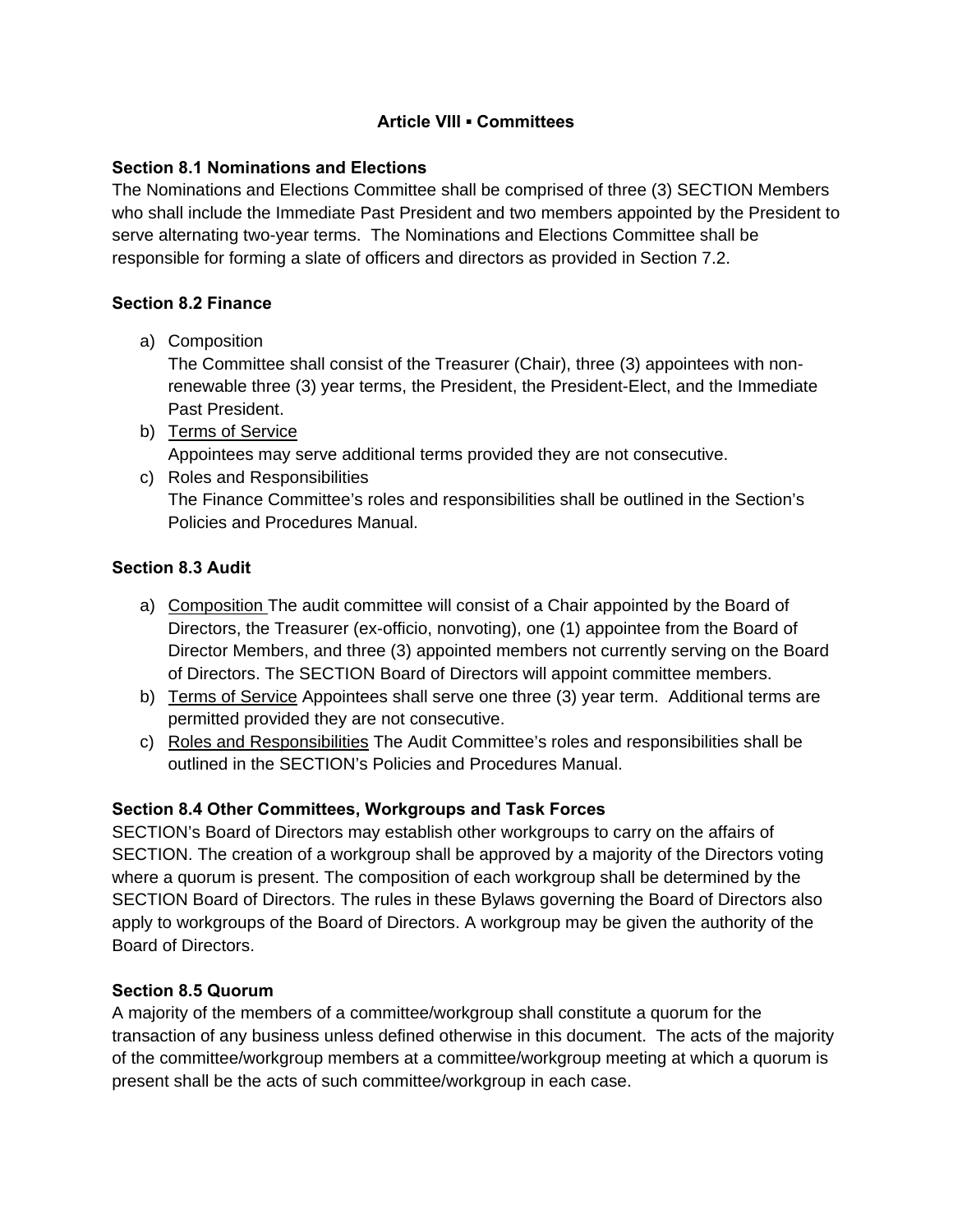### **Section 8.6 Vacancies and Removal**

Vacancies in membership of any committee/workgroup may be filled by appointments made in the same manner as provided in the case of the original appointments. Any member of a committee/workgroup, except the SECTION Board of Directors, may be removed at any time by the SECTION Board of Directors, with cause.

### **Article IX – Indemnification and Insurance**

SECTION shall, to the fullest extent permitted by law, defend and indemnify any person who is or was an officer, SECTION Board of Directors Member, employee or agent of SECTION from and against any and all expenses and liabilities actually and necessarily incurred by or imposed upon such person in connection with any claim, action, suit or proceeding (whether actual or threatened, civil, criminal, administrative or investigative, including appeals) to which such person may be or is made a party by reason of being or having been such officer, SECTION Board of Directors Member, employee or agent. The SECTION Board of Directors may authorize the purchase of and maintain insurance on behalf of any SECTION Board of Directors Member, officer, employee or agent of SECTION against any liability asserted against or incurred by such person which arises out of such person's status in such capacity.

## **Article X ▪ Fiscal Year & Governance Year**

The fiscal year of SECTION shall be from September 1 of calendar year through August 31 of the succeeding year.

The governance year of SECTION shall be from September 1 of one calendar year through August 31 of the succeeding year.

## **Article XI ▪ Dissolution**

In the event of voluntary dissolution of this SECTION, or revocation of its charter by the IFT Board of Directors, and after the discharge of all its debts and obligations, any remaining funds and property of SECTION may be transferred to the 501(c) (3) of choice by the SECTION. Said conveyance shall be made within sixty (60) days after SECTION's debts and obligations have been discharged. IFT Office of the President shall be notified in writing of said action, immediately upon its completion.

## **Article XII ▪ General Provisions**

## **Section 12.1 Section Affiliation Agreement**

SECTION, its Officers, Directors, and agents must conform with and maintain its Section Affiliation Agreement with IFT and all SECTION affiliation requirements imposed by the IFT.

#### **Section 12.2 Use of Funds**

SECTION shall use its funds on matters relating to SECTION and its activities. No part of its funds shall inure or be distributed to its members, with the exception of reasonable